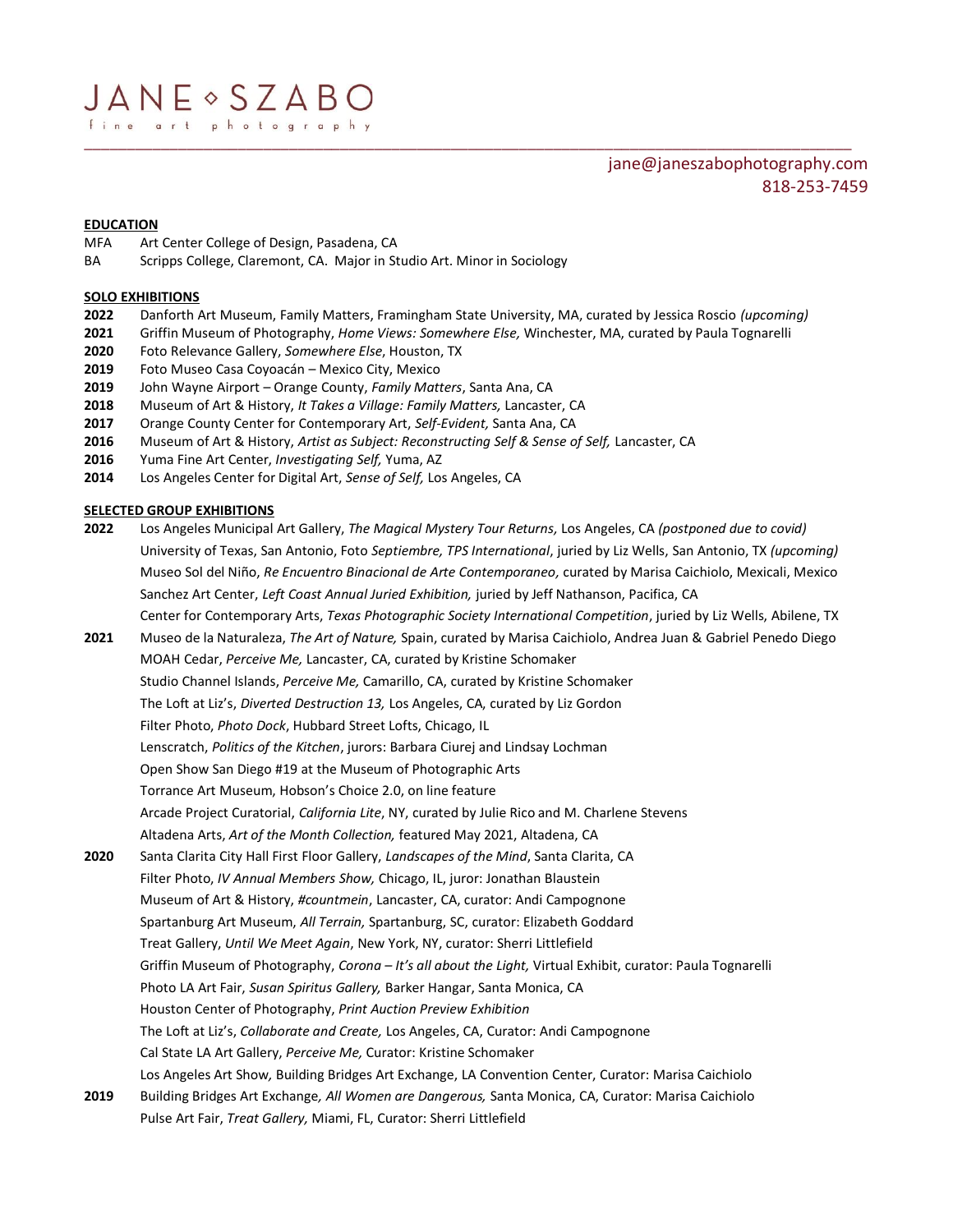Oceanside Museum of Art, *Artist Alliance Biennial,* Jurors: Maria Mingalone and Robert Pincus Museum of Art & History*, Beyond the Surface, work from the permanent collection*, CA Curator: Andi Campognone Satellite Art Fair*, Treat Gallery,* New York, NY, Curator: Sherri Littlefield Friends of Redondo Beach Arts*, CA 101,* Redondo Beach, CA, Curator: Nina Zak Laddon dnj Gallery*, Los Angeles Center of Photography Member Show,* Los Angeles, CA, Juror: Douglas McCulloh Florida Museum of Photographic Arts*, United Photographic Artists Showcase,* Tampa, FL, Curator: Pierre Duterte Griffin Museum of Photography Lafayette Center Gallery*, In Your Mother Tongue,* Boston, MA, Curator: Paula Tognarelli Fabrik Projects Gallery, Summer Show, Los Angeles, CA MOAH Cedar, 34th Annual Juried Exhibit, Jurors: Isabelle Lutterdodt, Peter Mays, David Babb, *Winner: Best in Exhibition*  Humble Arts, Loss, on line exhibit, Curators: Jon Feinstein & Tara Wray Don't Take Pictures, *The Photographer Behind the Frame,* on line exhibit, Curator: Kat Keirnan Sundial Gallery, St. Petersburg, FL, Curator: Pierre Duterte Photo LA Art Fair, *Susan Spiritus Gallery,* Santa Monica, CA Start Up Art Fair, *Los Angeles Center of Photography,* Venice, CA **2018** Florida Museum of Photographic Arts, *United Photographic Artist Gallery,* Tampa, FL, Curator: Cathy and Pierre Duterte Irvine Fine Arts Center, *Re:balance,* Irvine, CA, Curator: Yevgeniya Mikhailik The Loft at Liz's, *Here's Looking at You, Kid,* Los Angeles, CA, Curators: Liz Gordon & Cynthia Penna Los Angeles Center of Photography, *Pop Art Photo Show,* Barker Hangar, Santa Monica, CA Art Works Gallery, *Texas Photographic Society 31st Members Only Show,* Austin, TX, Juror: Roy Flukinger Griffin Museum of Photography Lafayette Center Gallery*, Quién? Qué? Dónde?*, Boston, MA, Curator: Paula Tognarelli Colorado Photographic Arts Center, *2018 Annual Members' Show,* Denver, CO, Juror: Paula Tognarelli Keystone Art Space, *Mothers, Eggshells, and the People who Birth Us,* Los Angeles, CA, Curator: Kim Abeles USC Keck School of Medicine, *Compromised Perception,* Los Angeles, CA, Curator: Ted Meyer Foto Relevance Gallery, *Contemporary Views II,* Houston, TX **2017** Fabrik Projects Gallery, *Fotofever Art Fair,* Paris, France Gallery Kayafas, *The Curated Fridge,* FlashPoint Boston Photography Festival, Boston, MA, Curator: Brian Paul Clamp Griffin Museum of Photography Lafayette City Center Gallery, *The Visual Metric*, Boston, MA, Curator: Paula Tognarelli Griffin Museum of Photography, *23rd Annual Juried Exhibition,* Winchester, MA, Juror: Hamidah Glasgow Tilt Gallery, *Infinite Possibility: Imagination & Creation,* Scottsdale, AZ, Juror: Lisa Volpe Davis Orton Gallery, *Third Annual Group Show,* Hudson, NY, Juror: Paula Tognarelli Houston Center for Photography, *35th Annual Member Exhibition,* Houston, TX, Juror: Becky Senf Marion Center for Photographic Arts*, Art & Oppression,* Santa Fe, NM, Curated by CENTER Santa Fe Gallery 825 / LA Art Association, *User to User,* Los Angeles, CA, Juror: Bennett Roberts, Roberts & Tilton Gallery Gallery 825 / Los Angeles Art Association, *Make America,* Los Angeles, CA, Juror: Nancy L. Meyer ADC Contemporary /Building Bridges, *Los Angeles Art Show,* LA Convention Center, Curator: Marisa Caichiolo Building Bridges, *All Women are Dangerous,* Santa Monica, CA, Curators: Marisa Caichiolo, Chris Davies, Daniel Alfonso **2016** *Todo Por la Photo,* Video Projections of work on the streets of Los Angeles, CA, Curators: Dani Lieja & Elise Willie Los Angeles Municipal Art Gallery, *S/Election,* Los Angeles, CA, Curator: Erin Christovale Gallery 825 / Los Angeles Art Association, *Countenance Divine,* Los Angeles, CA Juror: Rick Royale Center for Fine Art Photography, *Center Forward,* Fort Collins, CO, Jurors: Hamidah Glasgow & Aline Smithson The Brand Library Gallery, *Naked Underneath,* Glendale, CA, Curator: Shannon Currie Holmes Art Share LA, *Close to Home,* Curators: Shana Nys Dambrot, David Hollen, Tara Thomas West Hollywood Community Center, *Exposed – Celebrating Local Women Artists,* Juror: Nancy L. Meyer Houston Center for Photography, *2016 Print Auction Exhibition*, Houston, TX **2015** Art Share LA, *Common Thread,* Curators: Shana Nys Dambrot, David Hollen, Tara Thomas Gallery 825, Los Angeles, CA, *Chestnut,* Juror: Walter Maciel, Walter Maciel Gallery Kaohsiung City Cultural Center, *2015 Kaohsiung International Photographer Exhibition,* Taiwan

Orange County Center for Contemporary Art, *Fashionistas Fight Back!* Santa Ana, CA, Juror: Shana Nys Dambrot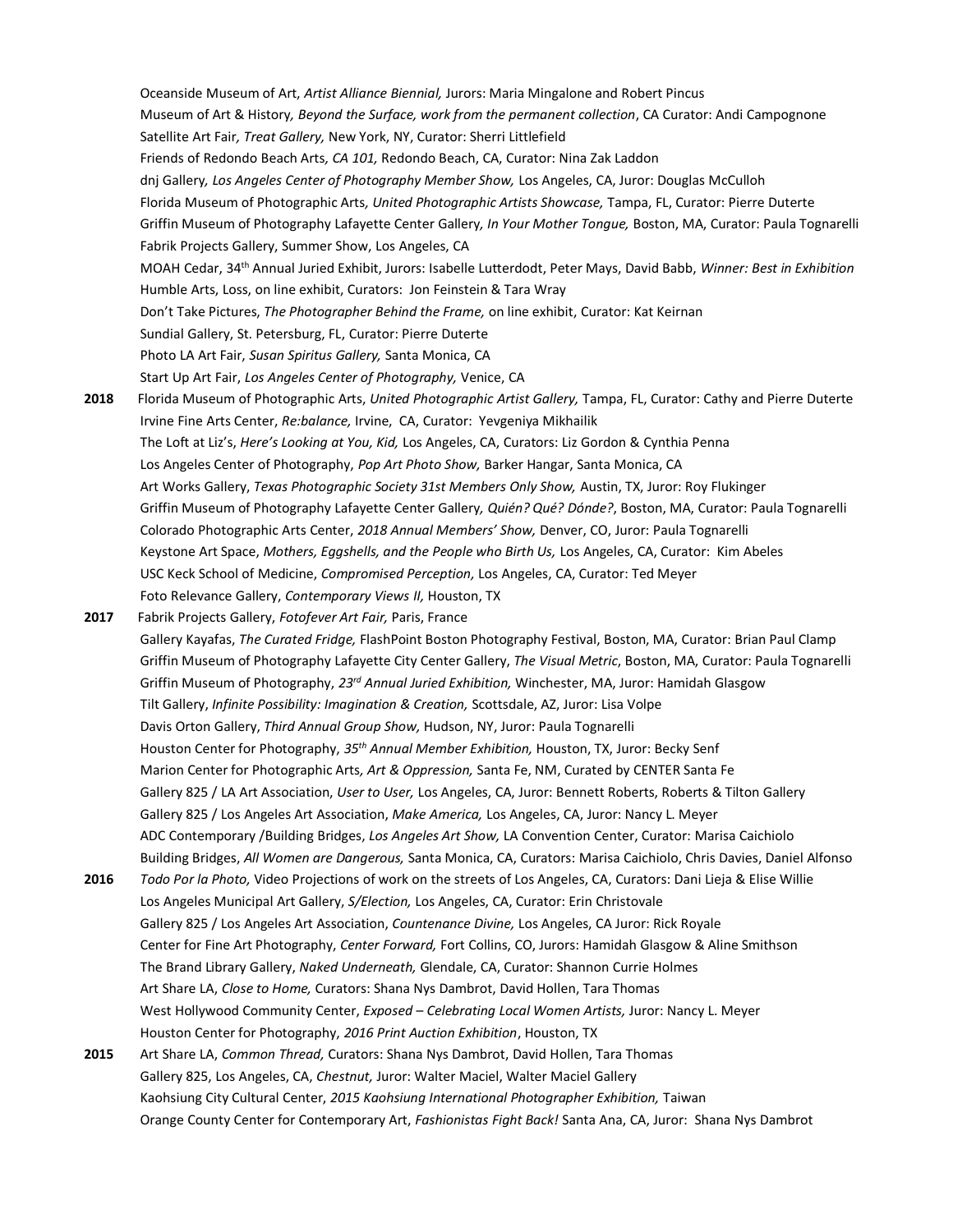Oceanside Museum of Art, *Art Alliance at the Museum 2015,* Juror: Robert Pincus Colorado Photographic Arts Center, *Members Show,* Denver, CO, Juror: Katherine Ware, NM Museum of Art San Diego Art Institute, *What Remains: Debris and Detritus in Fine Art,* Curator: Ginger Shulick Porcella Lamperouge Gallery, *Variable Voices,* Los Angeles, CA, Curator: Jay Belloli San Diego Art Institute, *53rd International Exhibition,* Juror: David A. Ross Gallery 825, *Adorn,* Los Angeles, CA, Juror: Sarah Russin, Los Angeles Contemporary Exhibitions Orange County Center for Contemporary Art, *Chaos Theory*, Santa Ana, CA **2014** Griffin Museum of Photography, *Winter Solstice Show,* Winchester, MA South Bay Contemporary Art / Zask Gallery, Fresh 2014, Rolling Hills Estates, CA, Juror: Mat Gleason San Diego Art Institute *Regional Juried Exhibition,* Juror: David Kesting Gallery 825, *The Non-Objective Moment,* Los Angeles, CA, Juror: Cynthia Penna: ART 1307 Venice Arts, *Ecotone / Boundaries, Tensions, Integrations,* Venice, CA Gallery 825, *Cultural Excavation,* Los Angeles, CA, Juror: Elizabeth James, Cherry and Martin Gallery Orange County Center for Contemporary Art, *Home,* Santa Ana, CA, Juror: Richard Turner Griffin Museum of Photography Virtual Gallery*, 20th Juried Exhibition,* Winchester, MA, Juror: Aline Smithson Dark Room Gallery, *Juxtapose,* Essex Junction, VT, Juror: Kyohei Abe San Diego Art Institute, *Southern California / Baja Norte,* Juror: Peter Frank Spiva Center for the Arts, *PhotoSpiva,* Joplin, MO, Juror: Dornith Doherty The Black Box Gallery on Line Annex, *New Color Photography* Portland, OR, Juror: Kelli Pennington

**2013** PhotoPlace Gallery, *Transformations: The Ordinary Made Extraordinary*, Middlebury, VT, Juror: Ellen Jantzen OCCCA, *Compass: Navigating the Journey to Self Identity,* Santa Ana, CA, Juror: Amy V. Grimm TAG Gallery, *California Open Exhibition,* Santa Monica, CA, Juror: Edward Goldman, art critic. Gallery 825, *Gleaming Apollo*, Los Angeles, CA, Juror: Shula Nazarian, Shulamit Gallery Gallery 825, *Words on Printed Page*, Los Angeles, CA, Juror: Cheryl Perkey, Perkey Fine Art **2012** Gallery 825, *LAAA Open Show*, Los Angeles, CA, Juror: Rebecca Morse, Associate Curator, MOCA

# **PRESS & PUBLICATIONS**

#### *2022*

Showcase Portfolio: Jane Szabo, Shadow & Light Magazine, Volume 8 / Issue 47, May/June 2022 Reencuentro Binacional de Arte Contemporáneo -Mexicali 2022, San Diego Red, by Héctor Manuel Lucero, April 2022

Presentan "La Otra Cascada" en el Reencuentro Binacional de Arte Contemporáneo 2022 en Mexicali, Universidad de Guadalajara, . by Norma Alicia Bustamante, April 2022

#### *2021*

Arte al Limite, Revista No.99, by Lucia Rey, December 2021 Home Views**,** *What Will Your Remember?,* by Elin Spring and Suzanne Révy, November 29, 2021 *Poignant Portfolio no. 23: Jane Szabo,* One Twelve Publishing, March 29, 2021 *Making Art, Making Pictures,* Altadena Neighbors, March 2021 *New Altadena Arts Organization Launches "Art of the Month" Program,* Pasadena Now, Jan. 31, 2021 **2020** #*CountMeIn: An Arts-Based Initiative for the 2020 Census*, Women Eco Artists Dialog, by Robin Rosenthal, Nov. 2020 *The 2020 Self-Quarantining Exhibit*, *Lenscratch,* April 1, 2020 *Catalyst Interviews: Jane Szabo,* January 29, 2020 *Jane Szabo - The Path to Somewhere Else*, *FotoRelevanc*e, by Geoffrey Koslov, January 28, 2020 *Groundbreaking Houston Art Gallery Makes a Big Move*, PaperCity Magazine, January 10, 2020 *Sense of Place*, Edge of Humanity Magazine, January 2, 2020 **2019** *The 2019 Lenscratch Family Exhibition,* Lenscratch, November 28, 2019 *Immersive October,* Artillery, by Genie Davis, October 9, 2019 *LACP's Sixth Annual Members' Exhibition 2019 @ dnj Gallery,* Adilettante, August 17, 2019

*The 7 Best Fine Art Photographers in Los Angeles*, Peerspace, August 12, 2019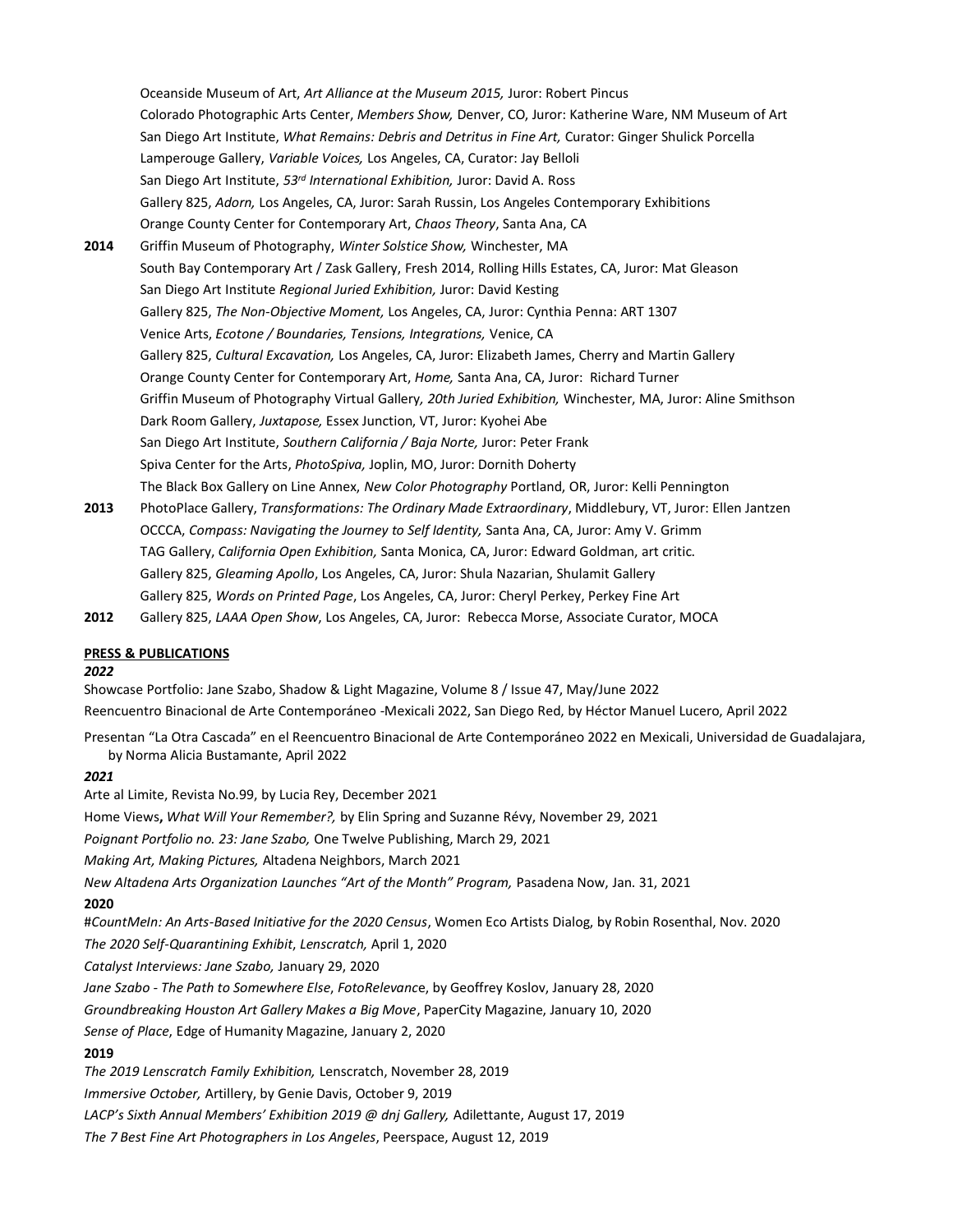*New Photography Display by Jane Szabo at John Wayne Airport*, OC Breeze, April 20, 2019 *The Dancing Rabbit: Jane Szabo,* Greater and Grander, by Richard Tucci*,* Jan. 7, 2019 *2018 Exploring the Quiet Beauty of "Re:Balance" at Irvine Fine Arts Center*, Irvine Weekly, Dec. 4, 2018 *Irvine Fine Arts Center Fall Exhibits*, video presentation by Irvine City TV, Dec. 3, 2018 *Featured Artist*, Mono Chroma Magazine, issue 003, Nov. / Dec. 2018 *Brewery Art Walk October 2018*, Diversions LA, by Genie Davis, Oct. 30, 2018 *Here's Looking at You, Kid*, Diversions LA, by Genie Davis, Oct. 26, 2018 *Art: Trinity,* Paper City, Houston, TX, by Catherine D. Anspon, May 2018 *Downtown LA's Thought Provokers,* Voyage LA, April 23, 2018 *Compromised Perception: A New Way of Seeing at Hoyt Gallery,* Art & Cake, by Genie Davis, April 8, 2018 *LA Art Show 2018 Delivers Best Yet,* The News Blaze / Hollywood Sentinel, by Moira Cue, January 20, 2018 *It Takes a Village at MOAH,* Art & Cake, by Genie Davis, January 9, 2018 *Family Matters,* Lens/cratch, by Aline Smithson, January 9, 2018 *2017 What's on Your Fridge,* What Will You Remember, by Elin Spring, Oct. 19, 2017 *Witness the Persecution: Art & Oppression,* Santa Fe New Mexican, by Michael Abatemarco, June 23, 2017 *Your Daily Photograph, June 26, 2017 Issue 98*, Fraction Magazine, May 2017 *Family Matters*, Bokeh Bokeh, April, 2017 *User to User at LAAA/Gallery 825,* by Erin Dorothy, April 7, 2017 *State of the Union: Politically Charged to #resist,* Art & Cake, Feb. 7, 2017 *32 Artists Consider the Privileges and Burdens of American Citizenship, Hyperallergic,* by Hyunjee Nicole Kim, January 5, 2017, *2016 S/Election – Democracy, Citizenship, Freedom at the LA Municipal Art Gallery, Art and Cake,* by Patrick Quinn, Dec. 28, 2016, *S/Election – Democracy, Citizenship, Freedom,* Artillery Magazine, by Ezrha Jean Black, Nov. 3, 2016 *S/Election – Democracy, Citizenship, Freedom,* Art Forum, by Amanda Cachia, Nov. 2016 *Naked Underneath: Jane Szabo*, by Erin Dorothy, August 28, 2016 *Reconstructing Self, Dressing the Part*, *Huffington Post,* by Shana Nys Dambrot, April 14 201[6](http://artsmeme.com/2016/04/21/clothes-make-woman-jane-szabo/) *Self Portrait as Self: Jane Szabo at MOAH*, *Diversions LA,* by Genie Davis. April 27, 2016 *We Choose Art: Jane Szabo / Reconstructing Self, LA Art News,* by Baha Danesh, Volume 4, No. 2, May 2016 *Does Clothes Make the Woman? Check with Jane Szabo @MOAH*, *ArtsMeme,* by Debra Levine, April 21, 2016 *SugarMynt Gallery - Transparency, Diversions LA*, by Genie Davis, Feb., 28, 2016 *2015 Reconstructing Self,* Lens/cratch*,* by Aline Smithson, Dec. 21, 2015 *Focal Point Q4-15 Interview,* Crusade for Art, by Jennifer Schwartz, Nov. 2015 *"Sense of Self", Performance and Photography,* Foto Relevance, by Geoffrey Koslov, Nov. 2015 *Jane Szabo: Common Thread,* Hometown Pasadena, by Kat Ward, Nov. 30, 2015 *Santa Ana Art Stays Fashionably Progressive,* The Los Angeles Times, by David Hansen, Nov. 8, 2015 *Medium Festival of Photography,* Foto Relevance, by Geoffrey Koslov, Nov. 7, 2015 *Chestnut,* Diversions LA, by Genie Davis, Oct. 23, 2015 *The Art of Walking: Fall Brewery Art Walk,* Diversions LA, by Genie Davis, Oct. 12, 2015 L'Oeil de la Photographie, June 6, 2015 Silvershotz Magazine, Volume 9, Experience 6 *Jane Szabo: Photographic Sculptor,* Studio Visit LA, by Aimee Santos, April 18, 2015 *New Beginnings,* F-Stop Magazine, issue #70 *We Choose Art*: *A Feminist Perspective*, Art & Cake, March 30, 2015 *Your Daily Photograph, April 21, 2015,* Duncan Miller Gallery, Santa Monica, CA *2014*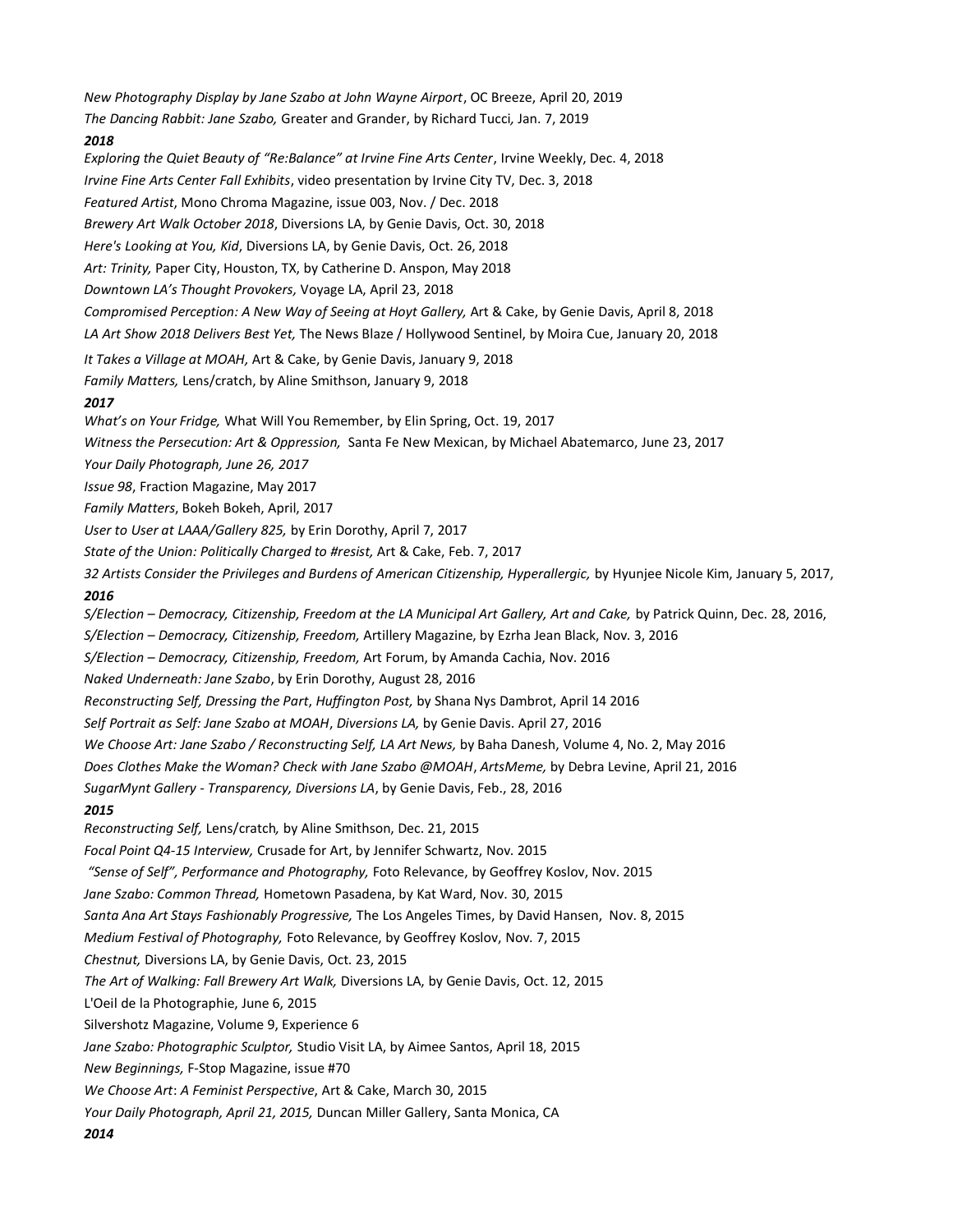*A Photo Editor*, Work from the Medium Festival of Photography, Jonathan Blaustein, Nov. 28, 2014 *Jane Szabo: Sense of Self,* The Huffington Post, by Shana Nys Dambrot, July 7, 2014 *2014 Southern California - Baja Nort*e*,* SD Visual Arts, by Joe Nalvin, April 7, 2014 *Happy Accidents,* F-Stop Magazine, issue #67 *On the Road*, F-Stop Magazine, issue #66 *Your Daily Photograph, February 19, May 10 and July 7,* 2014

### **AWARDS**

- 2020 Honorable Mention, Oceanside Museum of Art, *Artist Alliance Biennial,* Jurors: Maria Mingalone & Robert Pincus
- 2019 MOAH Cedar, 34th Annual Juried Exhibit, *Best in Exhibition Winner,* Jurors: Isabelle Lutterdodt, Peter Mays, David Babb
- 2017 Finalist, *Dotfotozine,* Award for Excellence in Photography
- 2017 Honorable Mention Award, *Infinite Possibility: Imagination & Creation,* Tilt Gallery, Scottsdale, AZ, Juror: Lisa Volpe Center for Cultural Innovation Creative Capacity Grant Award
- 2014 Honorable Mention Award, *Juxtapose,* Dark Room Gallery, Essex Junction, VT, Juror: Kyohei Abe Digital Art Guild Award, *So.California / Baja Norte Awards Exhibition, San Diego Art Institute*, San Diego, CA Honorable Mention Award, *PhotoSpiva*, Joplin, MO, Juror: Dornith Doherty Second Place, *Aging*, TBM Photography Network Individual Image Merit Award, *Open Portfolio 2014,* TBM Photography Network
- 2013 Merit Award, *89th National Open Exhibition*, Long Beach Arts, Long Beach, CA, Juror: Peter Mays

#### **EXHIBITION JUROR**

- 2020 SE Center for Photography, *Portals*
- 2018 LA Photo Curator, *Confronting Mortality*
- 2018 LA Art Core*, 2nd Annual Exhibition of Photography*
- 2015 Pasadena Society of Artists, *Fresh: An Exhibit of Contemporary Art*
- 2015 LA Photo Curator, *The Creative Portrait*

# **ARTIST RESIDENCIES & PUBLIC PROJECTS**

- 2022 NAT Art Residency, Cantabria, Spain (recipient of funded residency award)
- 2021 Art of the Month Collection, Altadena Arts, May 2021
- 2019 #countmein, Fine Art Portrait Photographer for a public engagement project about the US Census, sponsored by the Museum of Art & History and the California Arts Council
- 2019 Churchland Sessions/ Artist in Residence, Vancouver, Canada
- 2019 Fault Lines / Artist in Residence, collaborative landscape intervention project, Landers, CA, curated by Marisa Caichiolo

#### **OTHER PROFESSIONAL ACTIVITIES**

Reviewer, The Crit House, podcast

Seminar Instructor: Practical Tips for Photographers, Los Angeles Center of Photography and Museum of Art & History

Artist Mentor: Kipaipai Artist Development Workshops, CA & NY

Workshop assistant at the Los Angeles Center of Photography. Assisted courses by Cig Harvey, Susan Burnstine, Jonathan Blaustein, Kimberly Witham, Richard Tuschman, Douglas Stockdale, Aline Smithson, Thomas Allen and more.

### **GALLERY REPRESENTATION**

Foto Relevance Gallery, Houston, TX

Susan Spiritus Gallery, Irvine, CA

#### **COLLECTIONS**

In the permanent collection of the Los Angeles Museum of Art (LACMA), the Museum of Art & History (MOAH), Arte al Limite in Santiago Chile, and in private collections throughout the US, and Europe